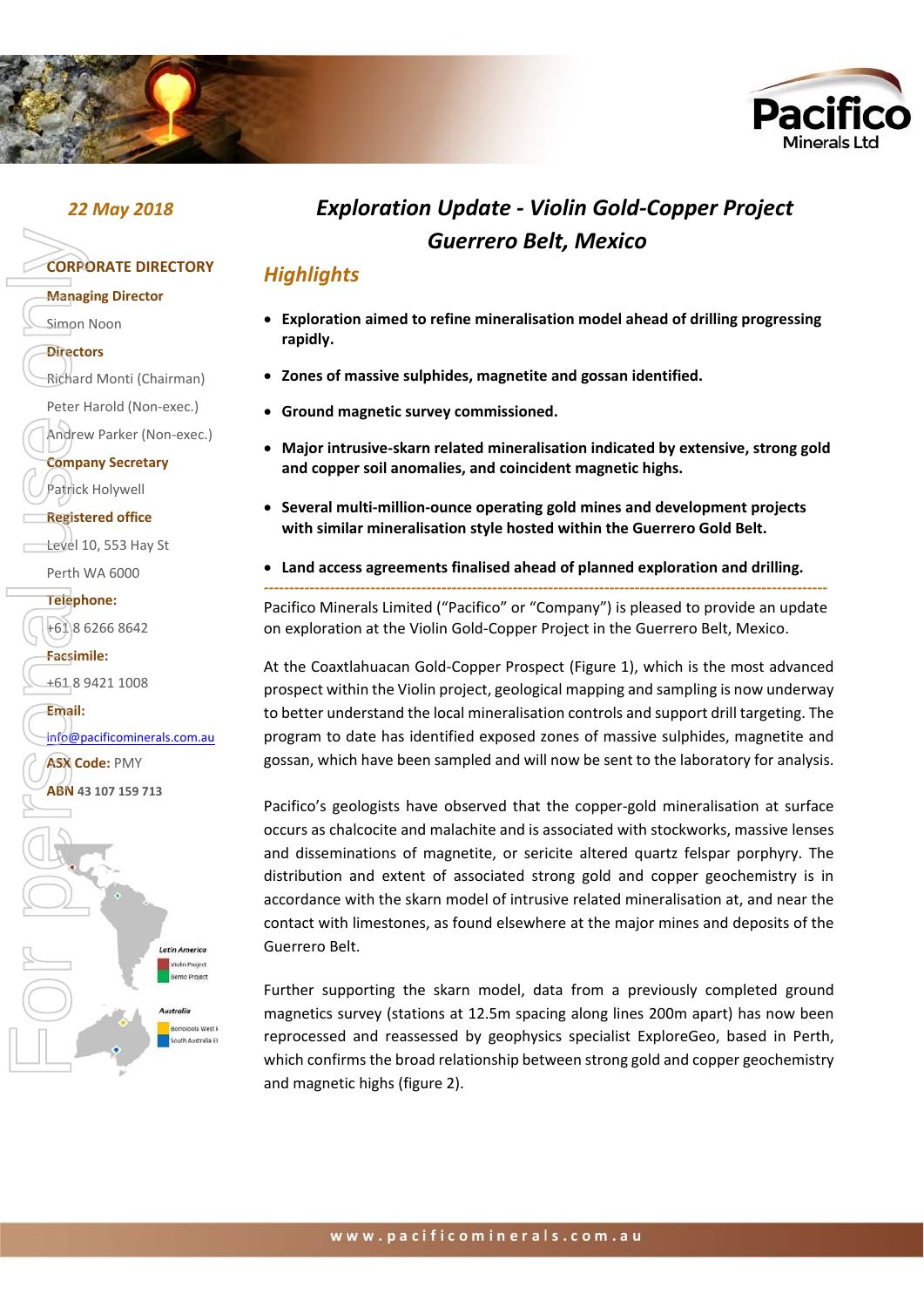

A ground magnetic survey with a continuous reading ground magnetometer (<1m stations) along lines 25m apart has recently been commissioned and will commence shortly. This will increase the precision of drill hole targeting when combined with the geological modelling.

Land access agreements have been finalised with land owners covering the Coaxtlahuacan Prospect, allowing Pacifico to conduct track clearing ahead of planned drilling to test the gold‐copper mineralisation.

The current exploration program will also be evaluating the Fortuna and Espinazo zinc, lead, and silver prospects located within the tenement (Figure 1), which appear to be of sedex style mineralisation.

The Company has now established an operations centre just 1.5km south of the Coaxtlahuacan Prospect which will assist the Company in advancing the project.

Further updates will be provided as exploration at the Violin project advances.



 *Violin Project tenement area, geology and prospects*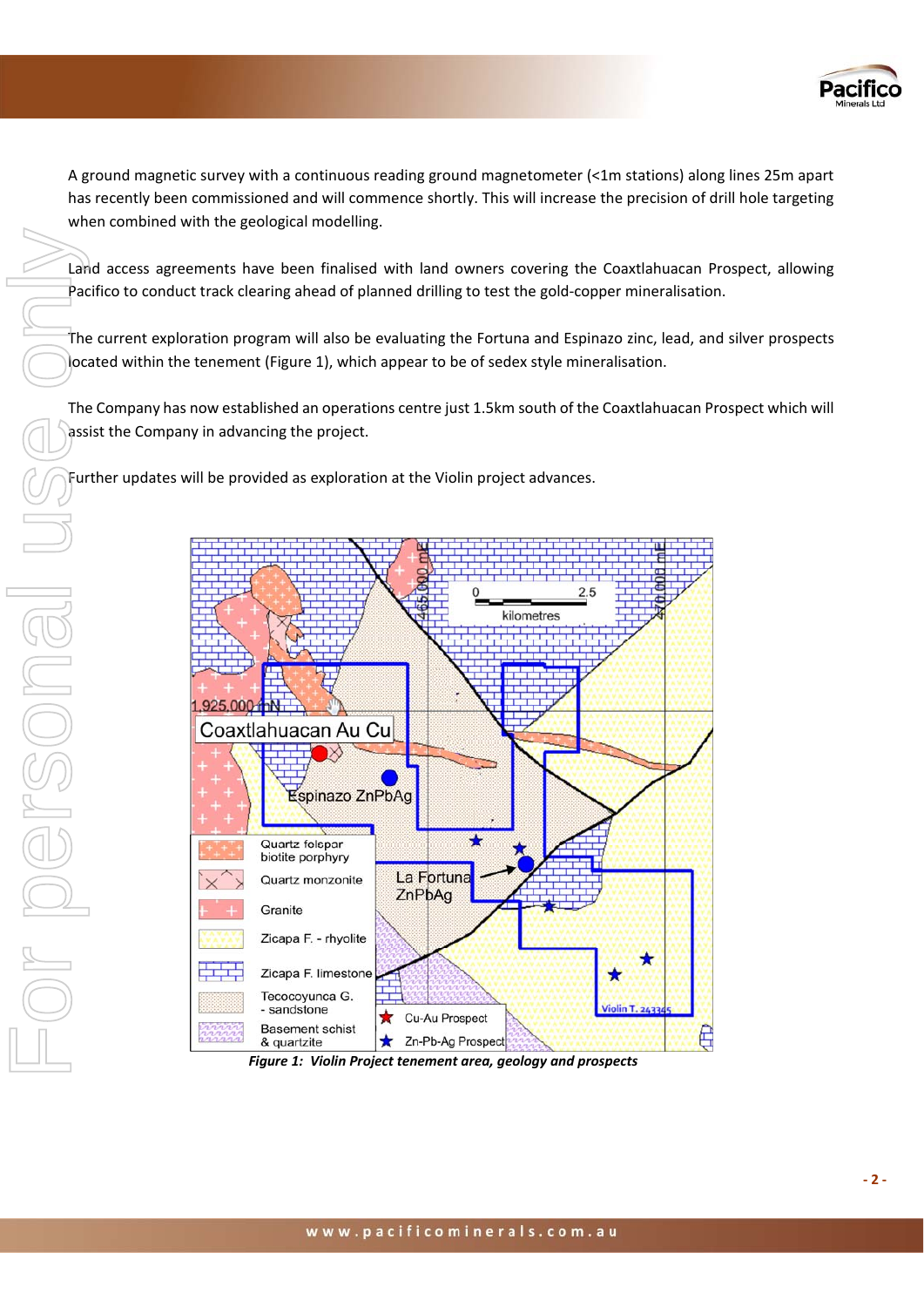



*Figure 2: Coaxtlahuacan Prospect – Reprocessed ground magnetics image and soil geochemistry.* 

#### *For further information or to be added to our electronic mailing list please contact:*

Simon Noon (Managing Director) Phone: +61 (0)8 6266 8642 Email: info@pacificominerals.com.au

#### *About Violin*

Pacifico holds an option to acquire all the issued capital in Minera GS S.A. de C.V. ("Minera GS"), a privately held gold mining that holds 100% of the mineral rights to the Violin Project in Mexico (see ASX announcement 15 March 2018). The Violin Project, about 250km south-west of Mexico City, has outstanding potential for a large and significant gold‐copper deposit at the Coaxtlahuacan Prospect and lies in the Guerrero Gold Belt which contains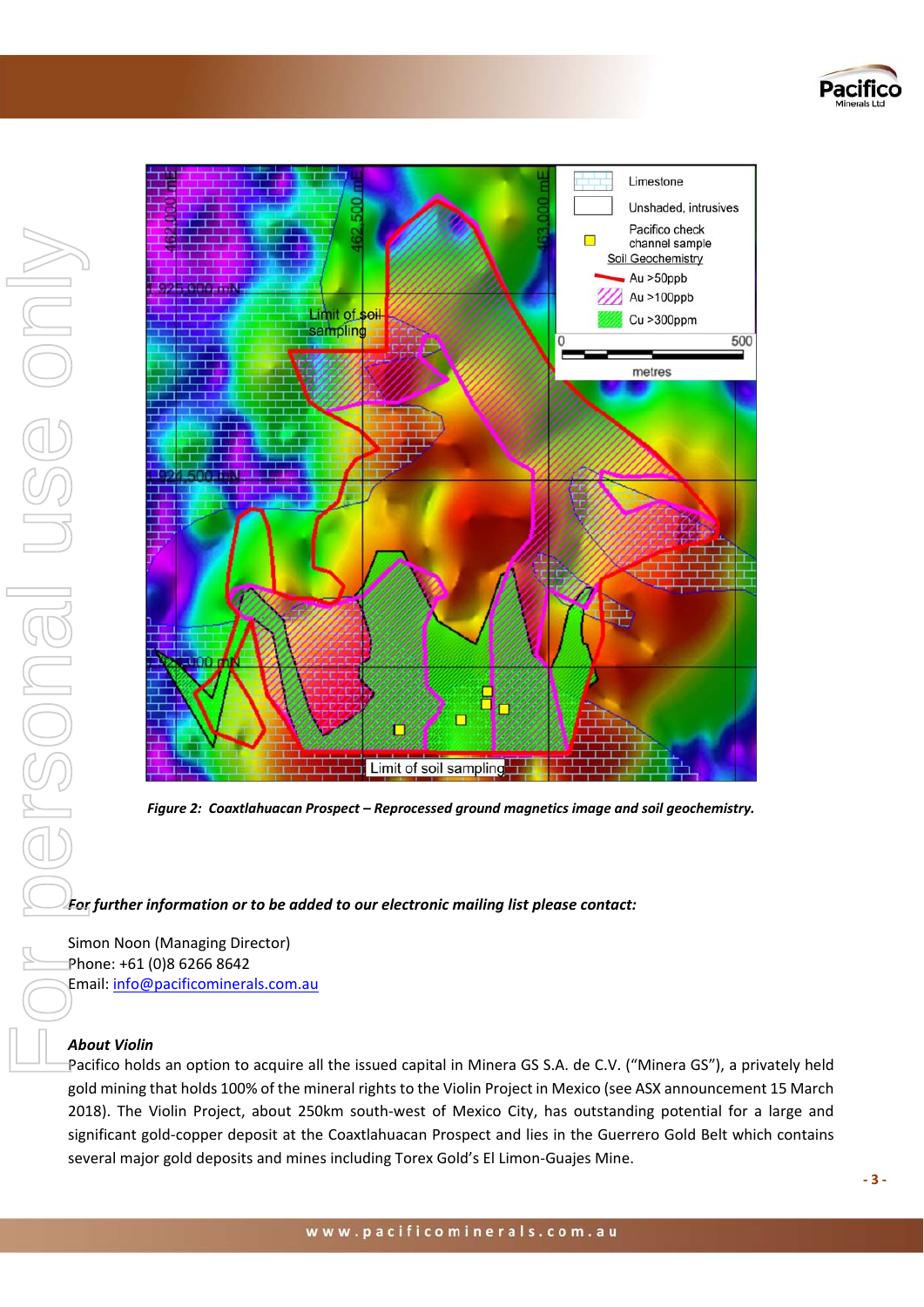

#### *About Pacifico Minerals Ltd*

Pacifico Minerals Ltd ("Pacifico") (ASX: PMY) is a Western Australian based exploration company with interests Australia, Mexico and Colombia. In Australia the company is focussed on advancing the Borroloola West project in the Northern Territory. The Borroloola West Project covers an outstanding package of ground north‐west of the McArthur River Mine (the world's largest producing zinc – lead mine) with high potential for the discovery of world class base metal deposits. Pacifico also has recently applied for ground prospective for cobalt and other 'battery metals' in South Australia. In Mexico Pacifico has recently acquired an option to purchase 100% interest in the Violin project which has high prospectivity for the development of a major gold‐copper deposit. In Colombia the company is focussed on advancing its Berrio Gold Project which is situated in the southern part of the prolific Segovia Gold Belt.

#### **Competent Person Statement**

The information in this announcement that relates to the Violin Copper‐Gold project is based on information compiled by Mr David Pascoe, who is a Member of the Australian Institute of Geoscientists. Mr Pascoe is contracted to Pacifico Minerals Limited. Mr Pascoe has sufficient experience which is relevant to the style of mineralisation and type of deposit under consideration and to the activity which he is undertaking to qualify as a Competent Person as defined in the 2012 Edition of the "Australasian Code for Reporting of Exploration Results, Mineral Resources and Ore Reserves". Mr Pascoe consents to the inclusion in this announcement of the matters based on information in the form and context in which it appears.

#### **Forward Looking Statements**

Certain statements in this document are or maybe "forward‐looking statements" and represent Pacifico's intentions, projections, expectations or beliefs concerning among other things, future exploration activities. The projections, estimates and beliefs contained in such forward‐looking statements necessarily involve known and unknown risks, uncertainties and other factors, many of which are beyond the control of Pacifico, and which may cause Pacifico's actual performance in future periods to differ materially from any express or implied estimates or projections. Nothing in this document is a promise or representation as to the future. Statements or assumptions in this document as to future matters may prove to be incorrect and differences may be material. Pacifico does not make any representation or warranty as to the accuracy of such statements or assumptions.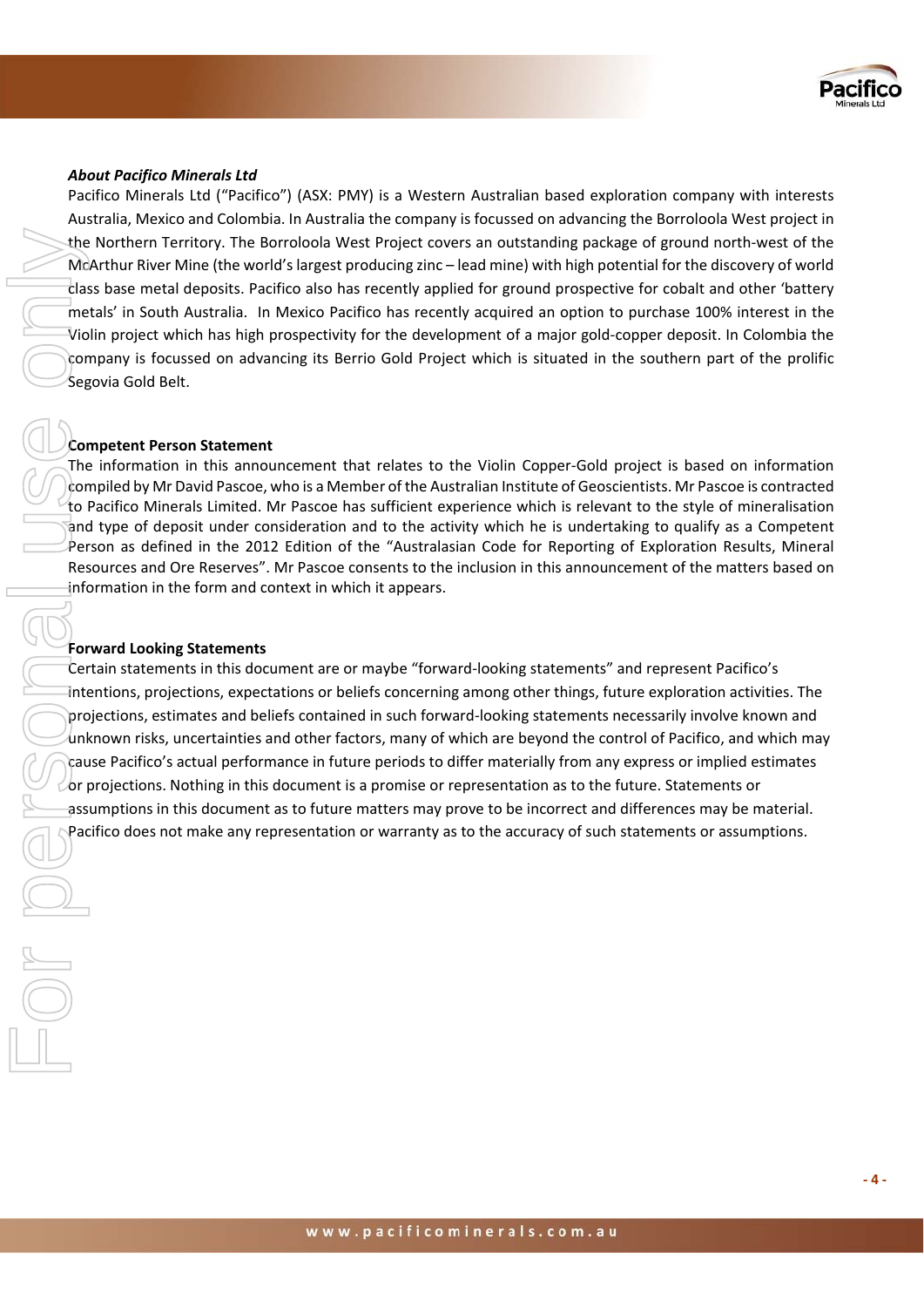

# **JORC Code, 2012 Edition – Table 1 report**

Section 1 Sampling Techniques and Data

Sect<br>
Constant Constant Constant<br>
For Point Section<br>
For Point Section<br>
For Point Section<br>
For Point Section<br>
For Point Section<br>
For Point Section<br>
For Point Section<br>
For Point Section<br>
For Point Section<br>
For Point Section *Sampling*  FSONGI *Drilling* 

| <b>Criteria</b>               | <b>JORC Code explanation</b>                                                                                                                                                                                                                                                                                                                                                                                                                                                                                                                                                                                                                                                                                                                                                                                                                                                                                                                                                                                                                                                                                                      | <b>Commentary</b>                                                                                                                                                                                                                                                                                                                                                                                                                                                                                                                                                                                                                                                                                                                                                                                                                                                                                                                                                                                                                                                                                                                                             |
|-------------------------------|-----------------------------------------------------------------------------------------------------------------------------------------------------------------------------------------------------------------------------------------------------------------------------------------------------------------------------------------------------------------------------------------------------------------------------------------------------------------------------------------------------------------------------------------------------------------------------------------------------------------------------------------------------------------------------------------------------------------------------------------------------------------------------------------------------------------------------------------------------------------------------------------------------------------------------------------------------------------------------------------------------------------------------------------------------------------------------------------------------------------------------------|---------------------------------------------------------------------------------------------------------------------------------------------------------------------------------------------------------------------------------------------------------------------------------------------------------------------------------------------------------------------------------------------------------------------------------------------------------------------------------------------------------------------------------------------------------------------------------------------------------------------------------------------------------------------------------------------------------------------------------------------------------------------------------------------------------------------------------------------------------------------------------------------------------------------------------------------------------------------------------------------------------------------------------------------------------------------------------------------------------------------------------------------------------------|
| Sampling<br>techniques        | Nature and quality of sampling (e.g. cut channels,<br>random chips, or specific specialised industry<br>standard measurement tools appropriate to the<br>minerals under investigation, such as down hole<br>gamma sondes, or handheld XRF instruments, etc).<br>These examples should not be taken as limiting the<br>broad meaning of sampling.<br>Include reference to measures taken to ensure sample<br>representivity and the appropriate calibration of any<br>measurement tools or systems used.<br>Aspects of the determination of mineralisation that<br>are Material to the Public Report.<br>In cases where 'industry standard' work has been<br>$\bullet$<br>done this would be relatively simple (e.g. 'reverse<br>circulation drilling was used to obtain 1 m samples<br>from which 3 kg was pulverised to produce a 30 $g$<br>charge for fire assay'). In other cases, more<br>explanation may be required, such as where there is<br>coarse gold that has inherent sampling problems.<br>Unusual commodities or mineralisation types (eg<br>submarine nodules) may warrant disclosure of<br>detailed information. | Soil samples (Exploraciones La<br>Plata) - B-horizon soil samples<br>collected at line spacing of 100m to<br>200m and intervals along lines of<br>25m. Most overburden on the<br>tenement area is residual soil,<br>although in steeper areas some<br>colluvium is present.<br>The soil samples were taken to<br>Manzanillo and shipped to Pioneer<br>Laboratories,<br>B.C.<br>Canada.<br>80mesh fraction, aqua regia digest,<br>analysed for Ag, Cu, Pb, Zn by<br>ICP/ES. Au by AAS<br>Several types of rock samples -<br>$\bullet$<br>grab, float, dump, chip and channel<br>samples<br>were<br>taken<br>by<br>Exploraciones La Plata and Minera<br>GS. For all types of samples, about<br>2 kilograms of rock chips were<br>collected in a double-bagged plastic<br>sample bag with a numbered tag<br>and<br>shipped<br>to<br>Pioneer<br>B.C.<br>Laboratories,<br>Canada.<br>80 mesh fraction, aqua regia digest,<br>analysed for Ag, Cu, Pb, Zn by<br>ICP/ES. Au by AAS.<br>Channel samples (taken by<br>Pacifico) delivered direct to SGS,<br>Mazatlan. Crushed and pulverised<br>to -75 mesh. Multelement analyses<br>by ICP-OES, Au by AAS, Ag by FAS. |
| <b>Drilling</b><br>techniques | Drill type (e.g. core, reverse circulation, open-hole<br>hammer, rotary air blast, auger, Bangka, sonic, etc)<br>and details (e.g. core diameter, triple or standard<br>tube, depth of diamond tails, face-sampling bit or<br>other type, whether core is oriented and if so, by what<br>method, etc).                                                                                                                                                                                                                                                                                                                                                                                                                                                                                                                                                                                                                                                                                                                                                                                                                            | No drilling carried out or<br>$\bullet$<br>reported                                                                                                                                                                                                                                                                                                                                                                                                                                                                                                                                                                                                                                                                                                                                                                                                                                                                                                                                                                                                                                                                                                           |
| Drill sample<br>recovery      | Method of recording and assessing core and chip<br>sample recoveries and results assessed.<br>Measures taken to maximise sample recovery and<br>ensure representative nature of the samples.<br>Whether a relationship exists between sample<br>recovery and grade and whether sample bias may<br>have occurred due to preferential loss/gain of                                                                                                                                                                                                                                                                                                                                                                                                                                                                                                                                                                                                                                                                                                                                                                                  | No drilling carried out or<br>reported                                                                                                                                                                                                                                                                                                                                                                                                                                                                                                                                                                                                                                                                                                                                                                                                                                                                                                                                                                                                                                                                                                                        |

**‐ 5 ‐**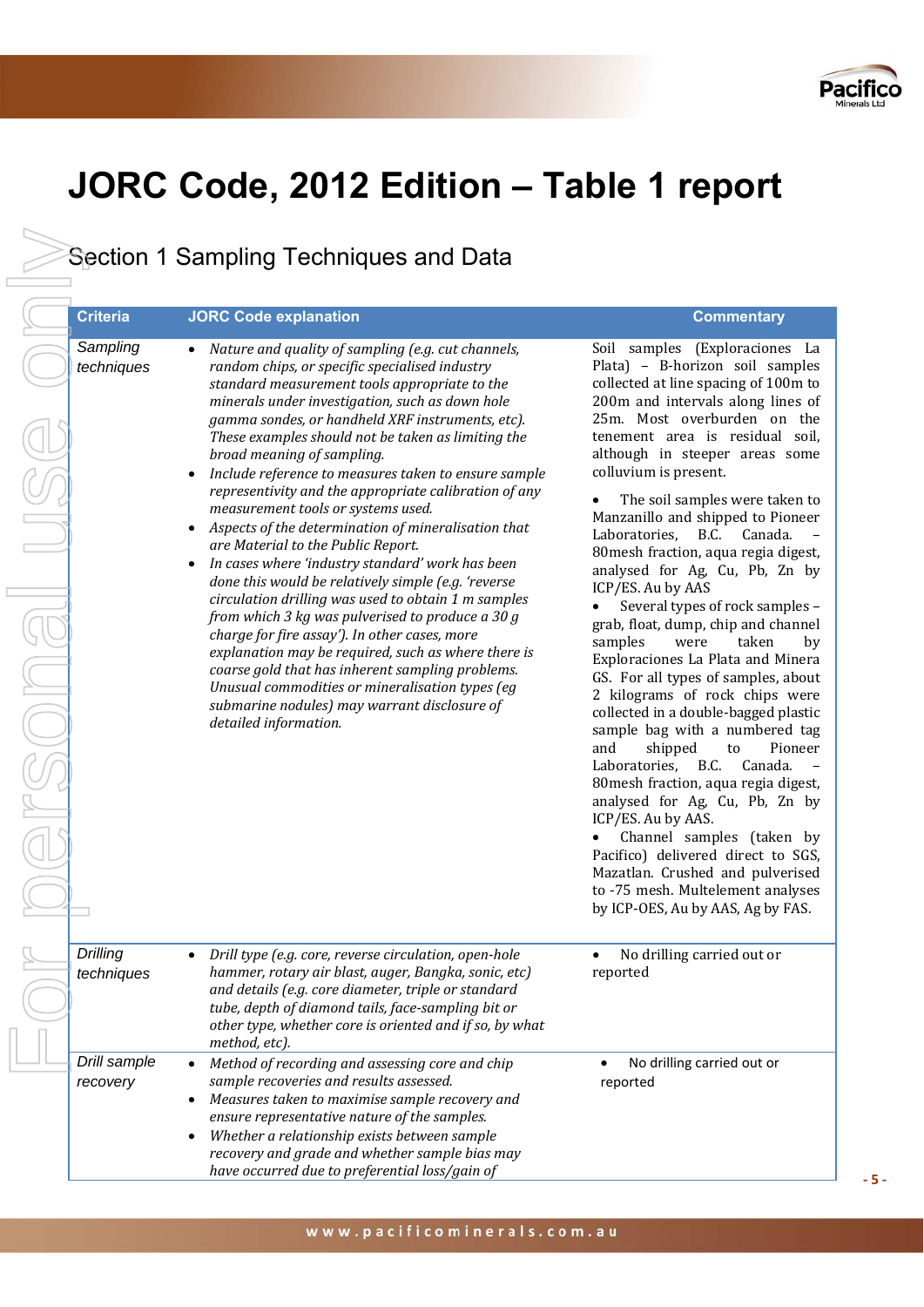

| <b>Criteria</b>                                         | <b>JORC Code explanation</b>                                                                                                                                                                                                                                                                                                                                                                                                                                                                                                                                                                                                                                                                               | <b>Commentary</b>                                                                                                                                                                                                                                                                                                                                                                                                                                                                                                                                                                                                               |
|---------------------------------------------------------|------------------------------------------------------------------------------------------------------------------------------------------------------------------------------------------------------------------------------------------------------------------------------------------------------------------------------------------------------------------------------------------------------------------------------------------------------------------------------------------------------------------------------------------------------------------------------------------------------------------------------------------------------------------------------------------------------------|---------------------------------------------------------------------------------------------------------------------------------------------------------------------------------------------------------------------------------------------------------------------------------------------------------------------------------------------------------------------------------------------------------------------------------------------------------------------------------------------------------------------------------------------------------------------------------------------------------------------------------|
| Logging                                                 | fine/coarse material.<br>Whether core and chip samples have been<br>$\bullet$<br>geologically and geotechnically logged to a level of<br>detail to support appropriate Mineral Resource<br>estimation, mining studies and metallurgical studies.<br>Whether logging is qualitative or quantitative in<br>nature. Core (or costean, channel, etc) photography.<br>The total length and percentage of the relevant<br>intersections logged.                                                                                                                                                                                                                                                                  | No drilling has been repor<br>Results of channel samp<br>qualitative. Limited in ex<br>by outcrop or sub-outcro<br>therefore may not be<br>representative                                                                                                                                                                                                                                                                                                                                                                                                                                                                       |
| Sub-sampling<br>techniques<br>and sample<br>preparation | If core, whether cut or sawn and whether quarter,<br>$\bullet$<br>half or all core taken.<br>If non-core, whether riffled, tube sampled, rotary<br>split, etc and whether sampled wet or dry.<br>For all sample types, the nature, quality and<br>appropriateness of the sample preparation<br>technique.<br>Quality control procedures adopted for all sub-<br>sampling stages to maximise representivity of<br>samples.<br>Measures taken to ensure that the sampling is<br>representative of the in situ material collected,<br>including for instance results for field<br>duplicate/second-half sampling.<br>Whether sample sizes are appropriate to the grain<br>size of the material being sampled. | No drilling reported<br>Sample sizes taken are c<br>for the sample type and style o<br>copper/gold mineralisation sa                                                                                                                                                                                                                                                                                                                                                                                                                                                                                                            |
| Quality of<br>assay data<br>and<br>laboratory<br>tests  | The nature, quality and appropriateness of the<br>$\bullet$<br>assaying and laboratory procedures used and<br>whether the technique is considered partial or<br>total.<br>For geophysical tools, spectrometers, handheld<br>XRF instruments, etc, the parameters used in<br>determining the analysis including instrument<br>make and model, reading times, calibrations<br>factors applied and their derivation, etc.<br>Nature of quality control procedures adopted (eg<br>standards, blanks, duplicates, external laboratory<br>checks) and whether acceptable levels of<br>accuracy (ie lack of bias) and precision have been<br>established.                                                         | Soil samples (Exploraciones<br>$\bullet$<br>Plata) were analysed by ICP<br>with aqua regia digest (base<br>metals), and AAS (gold)<br>considered to measure total<br>concentrations of all significa<br>copper, other base metals an<br>gold.<br>Exploraciones La Plata did n<br>internal quality control samp<br>In 2013 Silver Standard com<br>two orthogonal lines of soil<br>geochemical samples centre<br>Coaxtlahuacan. They confirr<br>the general tenor of the resu<br>obtained by Exploraciones L<br>Plata.<br>Rock samples (Exploracione<br>$\bullet$<br>Plata) were dried at 60 degr<br>Celsius. The dried samples a |

|           | fine/coarse material.                                                                                   |           |                                                                  |
|-----------|---------------------------------------------------------------------------------------------------------|-----------|------------------------------------------------------------------|
|           | Whether core and chip samples have been                                                                 |           | No drilling has been reported                                    |
|           | geologically and geotechnically logged to a level of                                                    |           | Results of channel samples                                       |
|           | detail to support appropriate Mineral Resource                                                          |           | qualitative. Limited in extent                                   |
|           | estimation, mining studies and metallurgical studies.                                                   |           | by outcrop or sub-outcrop and                                    |
| $\bullet$ | Whether logging is qualitative or quantitative in                                                       |           | therefore may not be                                             |
| $\bullet$ | nature. Core (or costean, channel, etc) photography.<br>The total length and percentage of the relevant |           | representative                                                   |
|           | intersections logged.                                                                                   |           |                                                                  |
| $\bullet$ | If core, whether cut or sawn and whether quarter,                                                       |           | No drilling reported<br>$\bullet$                                |
|           | half or all core taken.                                                                                 |           |                                                                  |
| $\bullet$ | If non-core, whether riffled, tube sampled, rotary                                                      |           | Sample sizes taken are correct                                   |
|           | split, etc and whether sampled wet or dry.                                                              |           | for the sample type and style of                                 |
| $\bullet$ | For all sample types, the nature, quality and                                                           |           | copper/gold mineralisation sampled.                              |
|           | appropriateness of the sample preparation                                                               |           |                                                                  |
|           | technique.                                                                                              |           |                                                                  |
|           | Quality control procedures adopted for all sub-                                                         |           |                                                                  |
|           | sampling stages to maximise representivity of                                                           |           |                                                                  |
|           | samples.                                                                                                |           |                                                                  |
|           | Measures taken to ensure that the sampling is<br>representative of the in situ material collected,      |           |                                                                  |
|           | including for instance results for field                                                                |           |                                                                  |
|           | duplicate/second-half sampling.                                                                         |           |                                                                  |
| $\bullet$ | Whether sample sizes are appropriate to the grain                                                       |           |                                                                  |
|           | size of the material being sampled.                                                                     |           |                                                                  |
|           | The nature, quality and appropriateness of the                                                          | $\bullet$ | Soil samples (Exploraciones La                                   |
|           | assaying and laboratory procedures used and                                                             |           | Plata) were analysed by ICP/ES                                   |
|           | whether the technique is considered partial or                                                          |           | with aqua regia digest (base                                     |
|           | total.                                                                                                  |           | metals), and AAS (gold)                                          |
|           | For geophysical tools, spectrometers, handheld                                                          |           | considered to measure total                                      |
|           | XRF instruments, etc, the parameters used in<br>determining the analysis including instrument           |           | concentrations of all significant                                |
|           | make and model, reading times, calibrations                                                             |           | copper, other base metals and<br>gold.                           |
|           | factors applied and their derivation, etc.                                                              |           |                                                                  |
|           | Nature of quality control procedures adopted (eg                                                        |           | Exploraciones La Plata did not use                               |
|           | standards, blanks, duplicates, external laboratory                                                      |           | internal quality control samples.                                |
|           | checks) and whether acceptable levels of                                                                |           |                                                                  |
|           | accuracy (ie lack of bias) and precision have been                                                      |           | In 2013 Silver Standard completed                                |
|           | established.                                                                                            |           | two orthogonal lines of soil                                     |
|           |                                                                                                         |           | geochemical samples centred at                                   |
|           |                                                                                                         |           | Coaxtlahuacan. They confirmed                                    |
|           |                                                                                                         |           | the general tenor of the results<br>obtained by Exploraciones La |
|           |                                                                                                         |           | Plata.                                                           |
|           |                                                                                                         |           |                                                                  |
|           |                                                                                                         |           | Rock samples (Exploraciones La                                   |
|           |                                                                                                         |           | Plata) were dried at 60 degrees                                  |
|           |                                                                                                         |           | Celsius. The dried samples are                                   |
|           |                                                                                                         |           | crushed, then split with a riffle                                |
|           |                                                                                                         |           | splitter. 250 grams of the split                                 |
|           |                                                                                                         |           | sample was pulverized for                                        |
|           |                                                                                                         |           |                                                                  |
|           |                                                                                                         |           | analysis. One gram of the sample                                 |

**‐ 6 ‐** 

pulp was digested with 50 ml of aqua regia, then diluted to 100 ml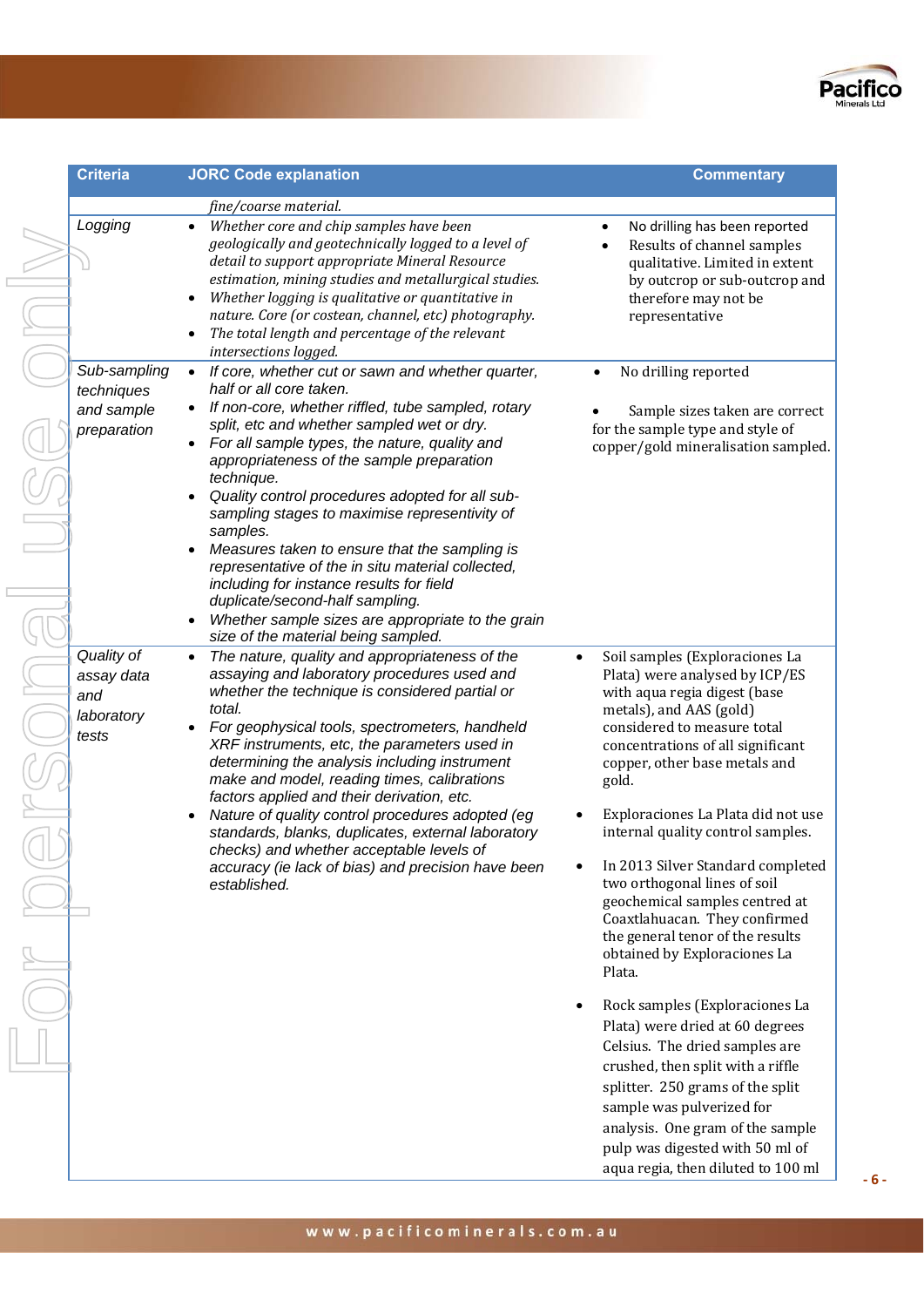

**Commentary** 

with water. Elements in solution are determined by ICP/ES. Gold values for rock samples were

 No external standards inserted during Pacifico verification sampling. Verified qualitatively with previous sample results, observed copper mineralisation and handheld XRF results (not

 Although historical results as presented are consistent between samples and with Pacifico verification sampling and are therefore considered to be reliable. However more detailed and systematic check sampling will be completed before committing to a

measured using AAS.

reported).

drill program

reported

4 or 5m.

 Exploration only, no Mineral Resources

representative.

.

No drilling carried out or

• Soil and channel samples located by handheld GPS and accurate to

WGS 84 grid coordinates.

• Surface sampling extent and direction is limited by outcrop and sub-crop and may or may not be

| <b>Criteria</b>                                                     | <b>JORC Code explanation</b>                                                                                                                                                                                                                                                                                                                                                                            |
|---------------------------------------------------------------------|---------------------------------------------------------------------------------------------------------------------------------------------------------------------------------------------------------------------------------------------------------------------------------------------------------------------------------------------------------------------------------------------------------|
|                                                                     |                                                                                                                                                                                                                                                                                                                                                                                                         |
| Verification of<br>sampling and<br>assaying                         | The verification of significant intersections by<br>$\bullet$<br>either independent or alternative company<br>personnel.<br>The use of twinned holes.<br>Documentation of primary data, data entry<br>procedures, data verification, data storage<br>(physical and electronic) protocols.<br>Discuss any adjustment to assay data.                                                                      |
| Location of<br>data points                                          | Accuracy and quality of surveys used to locate drill<br>holes (collar and down-hole surveys), trenches,<br>mine workings and other locations used in Mineral<br>Resource estimation.<br>Specification of the grid system used.<br>Quality and adequacy of topographic control.                                                                                                                          |
| Data spacing<br>and<br>distribution                                 | Data spacing for reporting of Exploration Results.<br>$\bullet$<br>Whether the data spacing and distribution is<br>٠<br>sufficient to establish the degree of geological and<br>grade continuity appropriate for the Mineral<br>Resource and Ore Reserve estimation<br>procedure(s) and classifications applied.<br>Whether sample compositing has been applied.                                        |
| Orientation of<br>data in<br>relation to<br>geological<br>structure | Whether the orientation of sampling achieves<br>$\bullet$<br>unbiased sampling of possible structures and the<br>extent to which this is known, considering the<br>deposit type.<br>If the relationship between the drilling orientation<br>and the orientation of key mineralised structures is<br>considered to have introduced a sampling bias,<br>this should be assessed and reported if material. |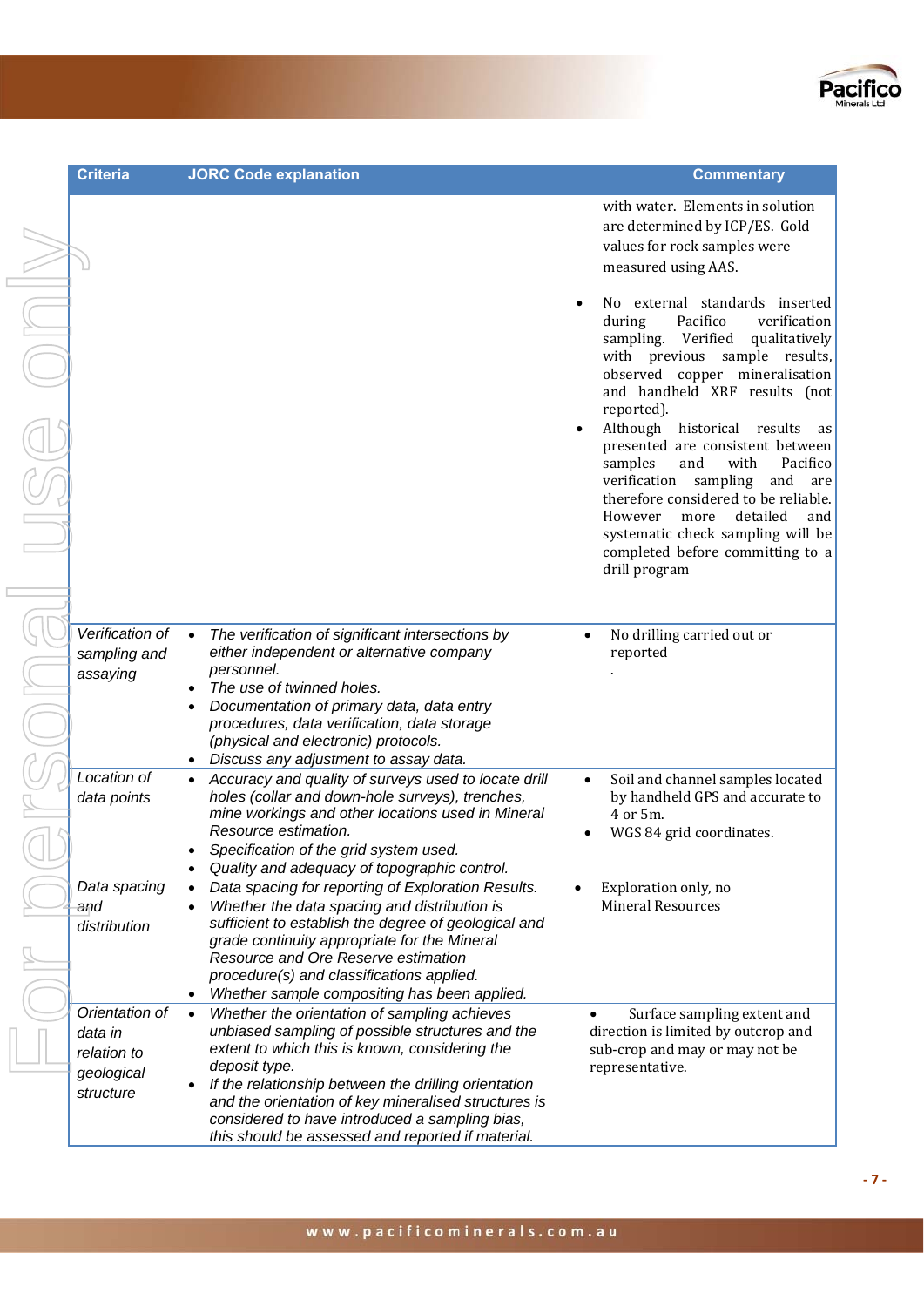

| <b>Criteria</b>      | <b>JORC Code explanation</b>                                                          | <b>Commentary</b>                                                    |
|----------------------|---------------------------------------------------------------------------------------|----------------------------------------------------------------------|
| Sample<br>security   | The measures taken to ensure sample security.<br>$\bullet$                            | All samples stored securely on<br>site before sealed delivery to lab |
| Audits or<br>reviews | The results of any audits or reviews of sampling<br>$\bullet$<br>techniques and data. | None required at this<br>preliminary exploration stage.              |
|                      |                                                                                       |                                                                      |
|                      |                                                                                       |                                                                      |
|                      |                                                                                       |                                                                      |
|                      |                                                                                       |                                                                      |
|                      |                                                                                       |                                                                      |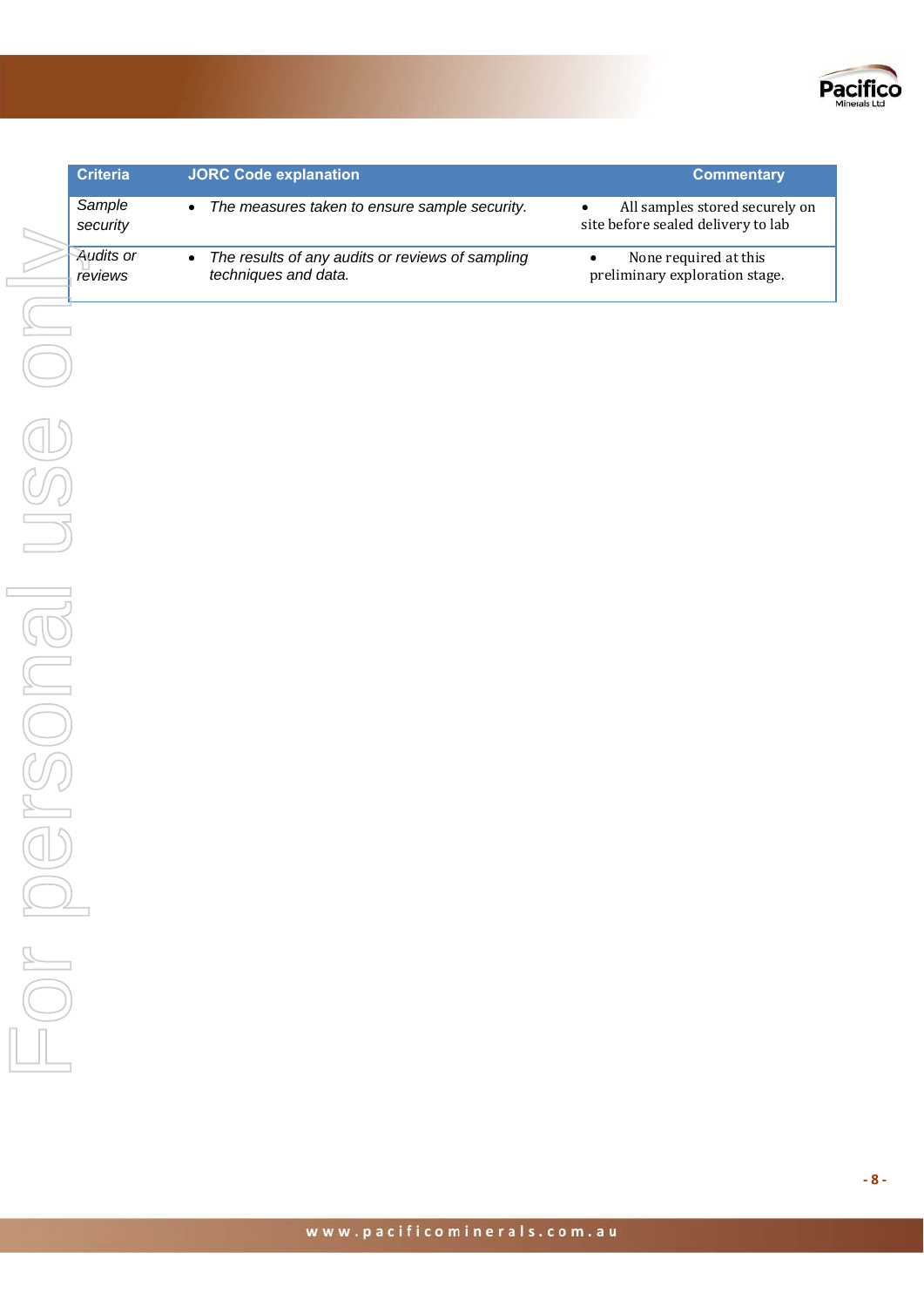

## **Section 2 Reporting of Exploration Results**

(Criteria listed in the preceding section also apply to this section.)

| <b>Criteria</b>                                  | <b>JORC Code explanation</b>                                                                                                                                                                                                                                                                                                                                                                                                                                                                                                                                                                                                                                                                                                                      | <b>Commentary</b>                                                                                                                                                                                                                                                                                         |
|--------------------------------------------------|---------------------------------------------------------------------------------------------------------------------------------------------------------------------------------------------------------------------------------------------------------------------------------------------------------------------------------------------------------------------------------------------------------------------------------------------------------------------------------------------------------------------------------------------------------------------------------------------------------------------------------------------------------------------------------------------------------------------------------------------------|-----------------------------------------------------------------------------------------------------------------------------------------------------------------------------------------------------------------------------------------------------------------------------------------------------------|
| Mineral<br>tenement and<br>land tenure<br>status | Type, reference name/number, location and<br>$\bullet$<br>ownership including agreements or material<br>issues with third parties such as joint<br>ventures, partnerships, overriding royalties,<br>native title interests, historical sites,<br>wilderness or national park and environmental<br>settings.<br>The security of the tenure held at the time of<br>$\bullet$<br>reporting along with any known impediments<br>to obtaining a licence to operate in the area.                                                                                                                                                                                                                                                                        | Granted concession Violin, title<br>number 243345, 2707.2 ha. 100%<br>owned by Minera GS S.A.de C.V.<br>Surface access through Ejidos<br>Tlacotepec, Mochitlan,<br>Coaxtlahuacan, Rincon de<br>Tlapacholapa, Tlapacholapa,<br>Mexcaltepec, Astatepec and Jalapa<br>No known impediments to<br>exploration |
| Exploration<br>done by other<br>parties          | Acknowledgment and appraisal of exploration<br>$\bullet$<br>by other parties.                                                                                                                                                                                                                                                                                                                                                                                                                                                                                                                                                                                                                                                                     | Previous exploration by<br>$\bullet$<br>Exploraciones La Plata, 2005 to<br>2008.<br>Evaluation work by Silver Standard<br>Resources Inc in 2013                                                                                                                                                           |
| Geology                                          | Deposit type, geological setting and style of<br>$\bullet$<br>mineralisation.                                                                                                                                                                                                                                                                                                                                                                                                                                                                                                                                                                                                                                                                     | The Violin Project is considered<br>$\bullet$<br>prospective for intrusive related<br>skarn copper-gold mineralisation,<br>and sediment hosted zinc-lead-silver<br>mineralisation                                                                                                                         |
| Drill hole<br>Information                        | A summary of all information material to the<br>understanding of the exploration results<br>including a tabulation of the following<br>information for all Material drill holes:<br>easting and northing of the drill hole collar<br>O<br>elevation or RL (Reduced Level -<br>O<br>elevation above sea level in metres) of the<br>drill hole collar<br>dip and azimuth of the hole<br>O<br>down hole length and interception depth<br>O<br>hole length.<br>$\circ$<br>If the exclusion of this information is justified<br>$\bullet$<br>on the basis that the information is not<br>Material and this exclusion does not detract<br>from the understanding of the report, the<br>Competent Person should clearly explain why<br>this is the case. | No drilling has been carried out or<br>reported                                                                                                                                                                                                                                                           |
| Data<br>aggregation<br>methods                   | In reporting Exploration Results, weighting<br>averaging techniques, maximum and/or<br>minimum grade truncations (eg cutting of high<br>grades) and cut-off grades are usually<br>Material and should be stated.<br>Where aggregate intercepts incorporate short<br>$\bullet$<br>lengths of high grade results and longer<br>lengths of low grade results, the procedure<br>used for such aggregation should be stated<br>and some typical examples of such<br>aggregations should be shown in detail.<br>The assumptions used for reporting of metal<br>equivalent values should be clearly stated.                                                                                                                                              | No drilling carried out or<br>reported                                                                                                                                                                                                                                                                    |

**‐ 9 ‐**